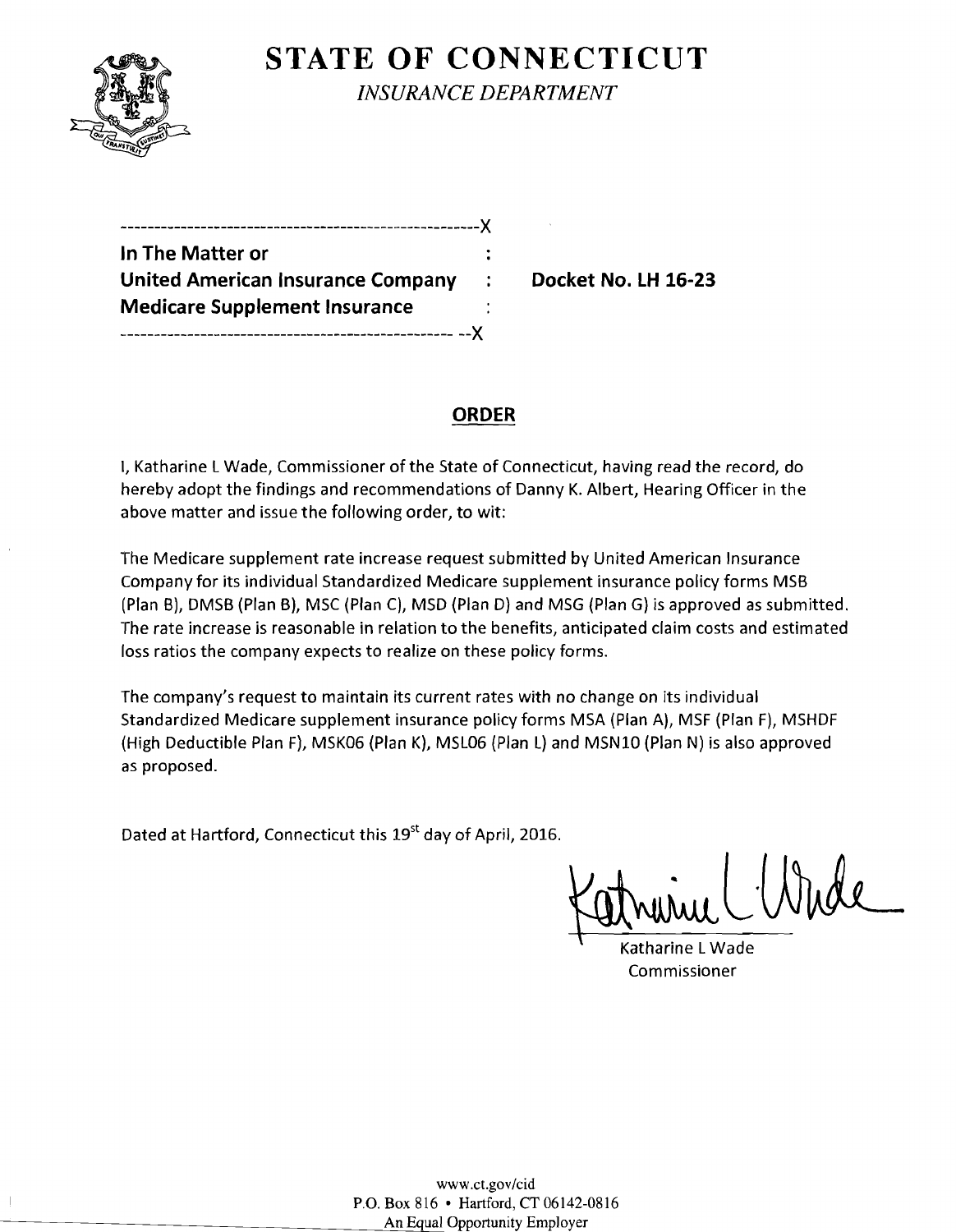

**STATE OF CONNECTICUT** *INSURANCE DEPARTMENT* 

---------------------------------------------------------)( In The Matter of: United American Insurance Company : Docket No. LH 16-23 Medicare Supplement Insurance ---------------------------------------------------------)(

## **PROPOSED FINAL DECISION**

### 1. INTRODUCTION

The Insurance Commissioner of the State of Connecticut is empowered to review rates charged for individual and group Medicare supplement policies sold to any resident of this State who is eligible for Medicare. The source for this regulatory authority is contained in Chapter 700c and Section 38a-495a of the Connecticut General Statutes.

After due notice a hearing was held at the Insurance Department in Hartford on April 5,2016, to consider whether or not the rate increase requested by United American Insurance Company on its individual Standardized Medicare supplement insurance business should be approved.

No members from the general public attended the hearing.

No company representatives from United American Insurance Company attended the hearing.

The hearing was conducted in accordance with the requirements of Section 38a-474, Connecticut General Statutes, the Uniform Administrative Procedures Act, Chapter 54 of the Connecticut General Statutes, and the Insurance Department Rules of Practice, Section 38a-8-1 et seq. of the Regulations of Connecticut State Agencies.

A Medicare supplement (or Medigap) policy is a private health insurance policy sold on an individual or group basis that provides benefits that are in addition to the benefits provided by Medicare. For many years Medicare supplement policies have been highly regulated under both state and federal law to protect the interests of persons eligible for Medicare who depend on these policies to provide additional coverage for the costs of health care.

> 1 www.ct.gov/cid P.O. Box 816 • Hartford, CT06142-0816 An Equal Opportunity Employer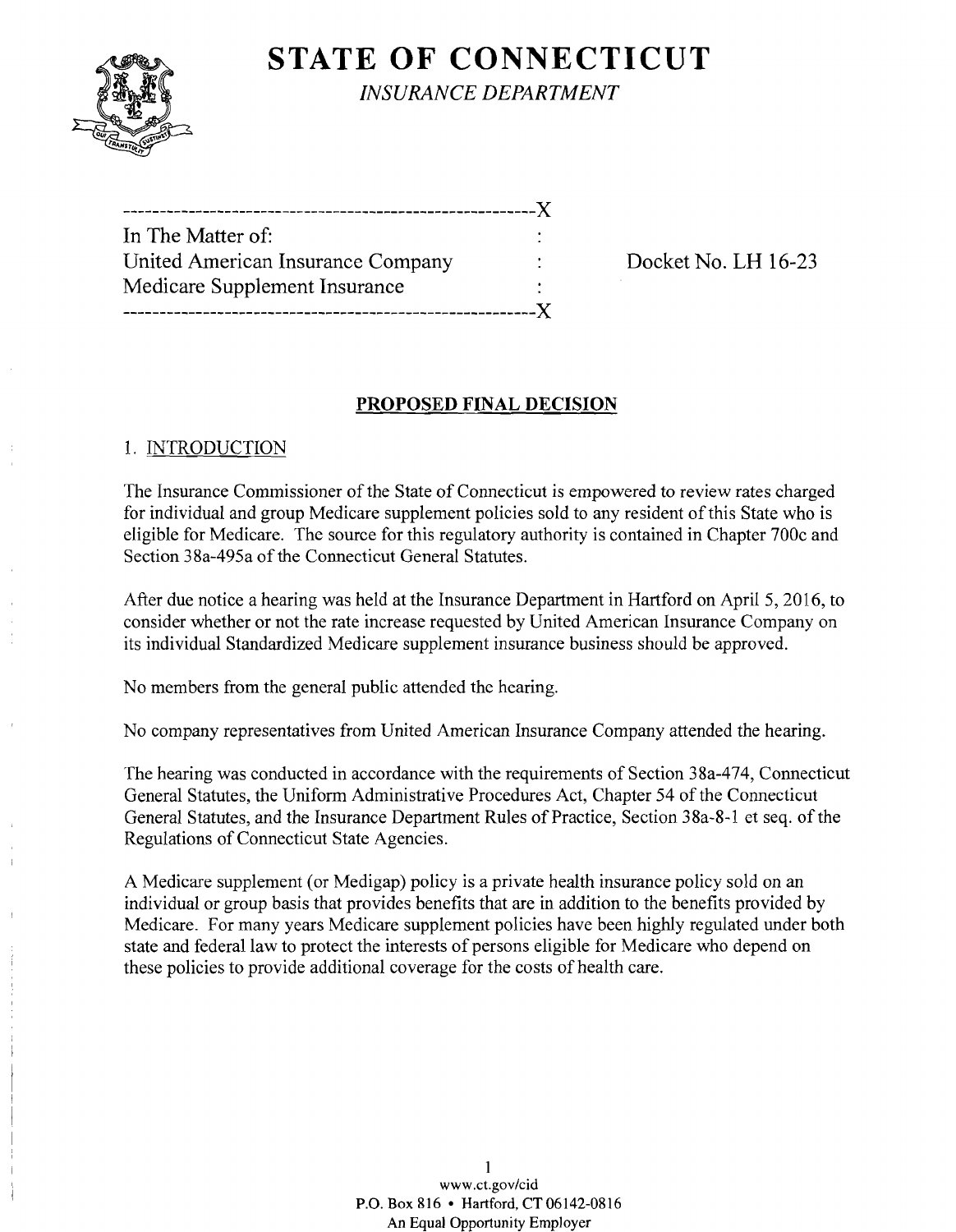Effective December 1, 2005, Connecticut amended its program of standardized Medicare supplement policies in accordance with Section 38a-495a of the Connecticut General Statutes and Sections 38a-495a-1 through 38a-495a-21 of the Regulations of Connecticut Agencies. This program, which conforms to federal requirements, provides that all insurers offering Medicare supplement policies for sale in the state must offer a basic "core" package of benefits known as Plan A. Insurers may also offer anyone or more of eleven other plans (Plans B through N). No other Medicare supplement policies may be sold in Connecticut.

Effective January 1, 2006, in accordance with Section 38a-495c of the Connecticut General Statutes (as amended by Public Act 05-20) premiums for all Medicare supplement policies in the state must use community rating. Rates for Plans A through N must be computed without regard to age, gender, previous claims history or the medical condition of any person covered by a Medicare supplement policy or certificate.

The statute provides that coverage under plans A through N may not be denied on the basis of age, gender, previous claims history of the medical condition of any covered person. Insurers may exclude benefits for losses incurred within six months from the effective date of coverage based on a pre-existing condition.

Effective October 1, 1998, carriers that offer  $Plan(s)$  B and/or C in the Connecticut insurance marketplace must also make the plans (in addition to Plan A) available to persons eligible for Medicare by reason of disability.

Insurers must also make the necessary arrangements to receive notice of all claims paid by Medicare for their insureds, so that supplemental benefits can be computed and paid without requiring insureds to file claim forms for such benefits. This process of direct notice and automatic claims payment is commonly referred to as "piggybacking" or "crossover".

Sections 38a-495 and 38a-522 of the Connecticut General Statutes, and Section 38a-495a-10 of the Regulations of Connecticut Agencies, state that individual and group Medicare supplement policies must have anticipated loss ratios of 65% and 75%, respectively. Pursuant to Sections 38a-495-7 and 38a-495a-1O, ofthe Regulations of Connecticut Agencies, filings for rate increases must demonstrate that actual and expected losses in relation to premiums meet these standards. Additionally, the anticipated loss ratios for the entire future period for which the requested premiums are calculated to provide coverage, must be expected to equal or exceed the appropriate loss ratio standard.

Section 38a-473 of the Connecticut General Statutes provides that no insurer may incorporate in its rates for Medicare supplement policies factors for expenses that exceed 150% of the average expense ratio for that insurer's entire written premium for all lines of health insurance for the previous calendar year.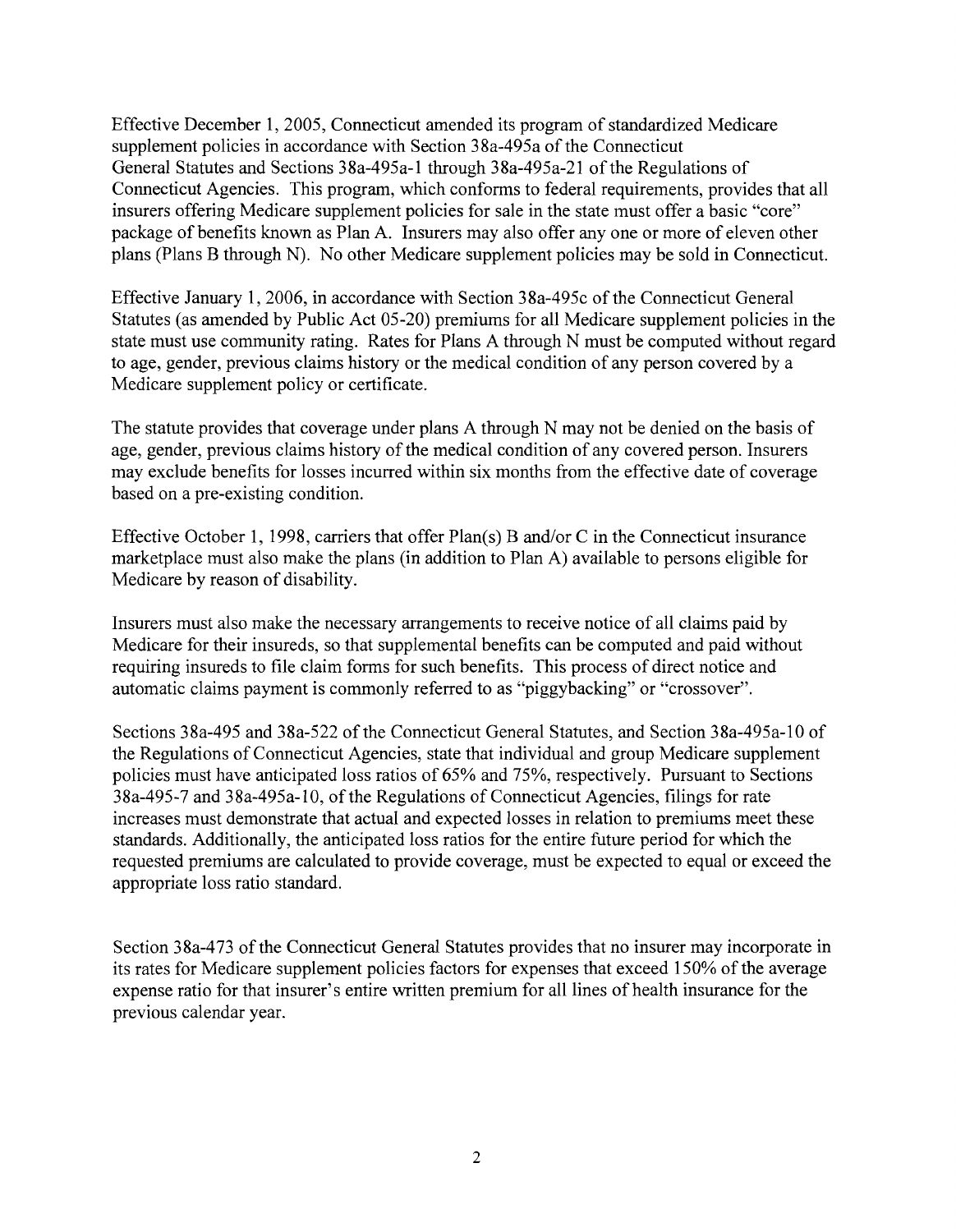### **II. FINDING OF FACT**

After reviewing the exhibits entered into the record of this proceeding, and utilizing the experience, technical competence and specialized knowledge of the Insurance Department, the undersigned makes the following findings of fact:

I. United American Insurance Company has requested the following rate increases on its individual standardized Medicare supplement policies for forms MSA, (D)MSB, MSC, MSD, MSF, MSG, MSK06, MSL06 and MSNI0:

|      | Proposed      |  |
|------|---------------|--|
| Plan | Rate Increase |  |
| R    | 2.0%          |  |
| (D)B | 2.0%          |  |
| C    | $2.0\%$       |  |
| D    | 2.0%          |  |
| G    | 2.0%          |  |
|      |               |  |

They have also requested that the rates for Plans A, F, HDF, K, Land N remain as they are currently.

2. In-force policy counts as of the  $4<sup>th</sup>$  quarter 2015 are as follows:

| Plan           | Connecticut | Nationwide |
|----------------|-------------|------------|
| $\mathbf{A}$   | 57          | 2,033      |
| B              | 46          | 5,330      |
| (D)B           | 8           | 1,964      |
| $\overline{C}$ | 31          | 4,122      |
| D              | 8           | 2,658      |
| F              | 115         | 38,250     |
| <b>HDF</b>     | 595         | 25,732     |
| G              | 22          | 5,805      |
| K              | 0           | 19         |
| L              |             | 39         |
| N              | 2           | 709        |

- 3. These forms are marketed by licensed agents.
- 4. The proposed rates are expected to satisfy the Connecticut statutory loss ratio of 65%, required of individual Medicare supplement forms.
- 5. United American Insurance Company certified that their expense factors are in compliance with section 38a-473, C.G.S.
- 6. United American Insurance Company has conformed to subsection (e) of section 38a-495c, C.G.S. regarding the automatic claims processing requirement.
- 7. Below are the incurred loss ratios for 2014 and 2015 as well as inception-to-date for Connecticut: